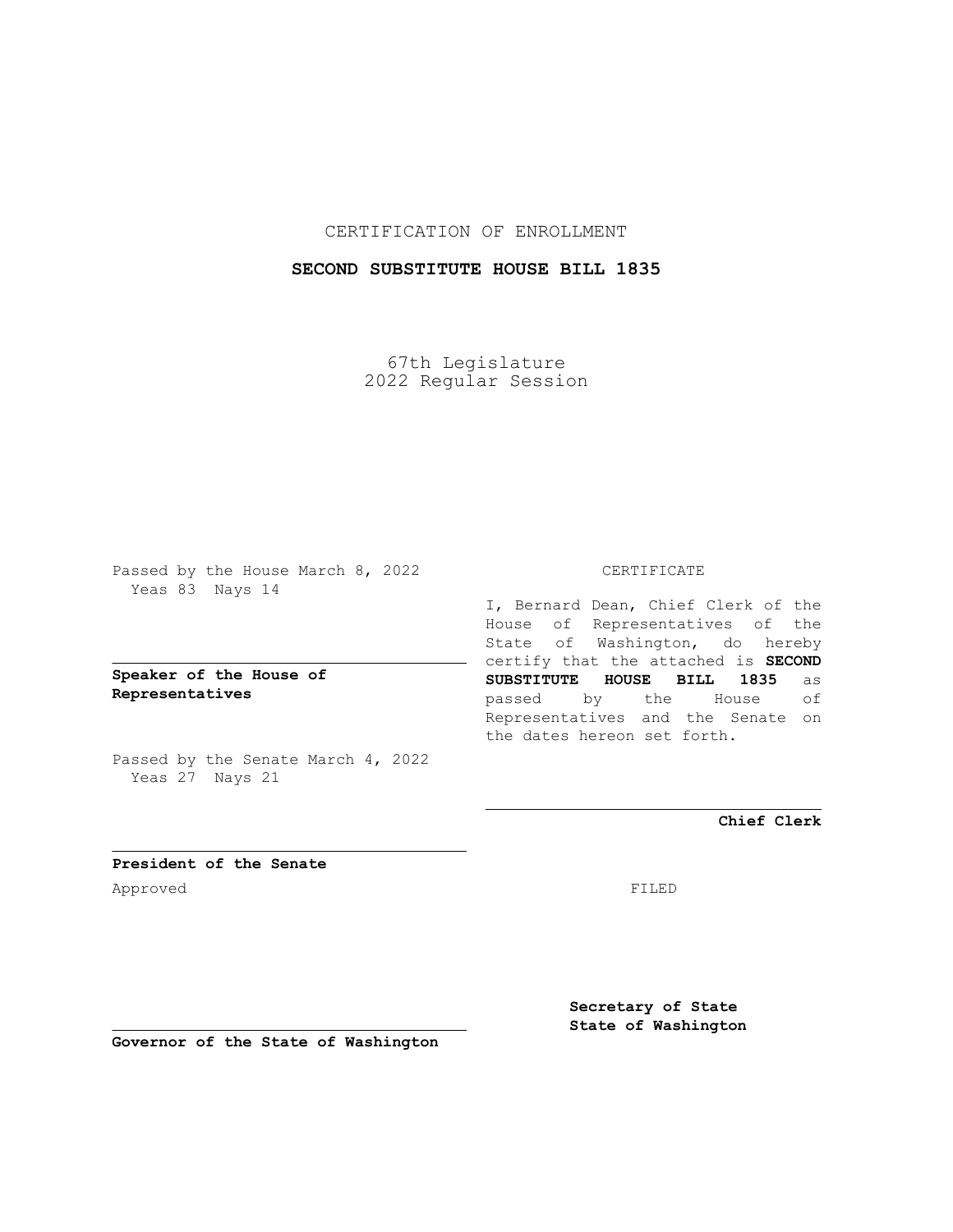## **SECOND SUBSTITUTE HOUSE BILL 1835**

AS AMENDED BY THE SENATE

Passed Legislature - 2022 Regular Session

## **State of Washington 67th Legislature 2022 Regular Session**

**By** House Appropriations (originally sponsored by Representatives Hansen, Leavitt, Santos, Simmons, Chopp, Slatter, Bergquist, Valdez, Pollet, and Ormsby)

READ FIRST TIME 02/07/22.

 AN ACT Relating to outreach and completion initiatives to increase postsecondary enrollment; amending RCW 28B.92.200 and 74.04.060; adding a new section to chapter 28B.77 RCW; adding a new section to chapter 28B.50 RCW; adding new sections to chapter 28B.92 5 RCW; and creating new sections.

BE IT ENACTED BY THE LEGISLATURE OF THE STATE OF WASHINGTON:

 NEW SECTION. **Sec. 1.** The legislature recognizes that, in 2020, Washington ranked 49th nationally for completion of the free application for federal student aid among high school seniors. The free application for federal student aid is the form that prospective and current postsecondary education students use to receive federal and state financial aid, such as the federal Pell grant, the Washington college grant, the college bound scholarship, the 14 opportunity scholarship, federal student loans, and many other financial resources for college. For students who cannot file a free application for federal student aid, the state has an alternative financial aid application called the Washington application for state financial aid. The free application for federal student aid is a strong indicator for college enrollment. Ninety-two percent of high school seniors who completed the free application for federal student aid enrolled in a postsecondary institution by the November following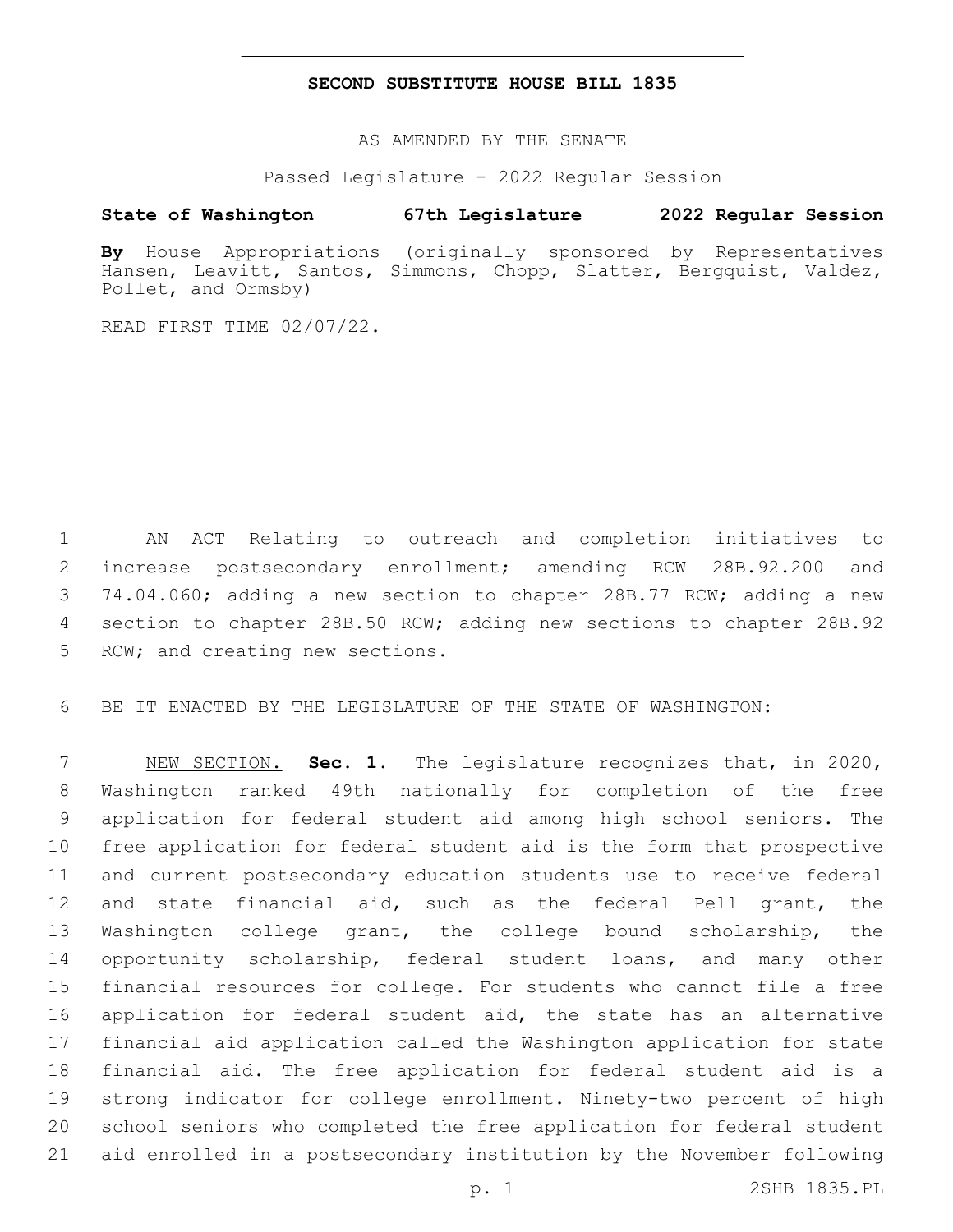graduation versus 51 percent of students who did not complete a free application for federal student aid. In addition, the legislature recognizes that the pandemic has exacerbated equity gaps in college access as colleges and universities are experiencing decreases in enrollments among low-income students, despite having one of the largest and most generous need-based financial aid programs in the country. The legislature recognizes that the Washington college grant program established in chapter 28B.92 RCW, which education trust called "the most equity-focused free college program in the country" is a critical tool to address these equity gaps and help students enter college and apprenticeships. Therefore, it is the legislature's intent to establish an outreach initiative for the Washington college grant and an outreach and completion initiative for the free application for federal student aid and Washington application for 15 state financial aid to help students succeed.

 NEW SECTION. **Sec. 2.** A new section is added to chapter 28B.77 17 RCW to read as follows:

 Subject to availability of amounts appropriated for this specific purpose, the student achievement council shall conduct a statewide marketing campaign to increase awareness of the Washington college grant program established in chapter 28B.92 RCW. The student achievement council shall issue a request for proposal for hiring a marketing firm that will produce high quality advertisements to promote the state's largest financial aid program. Advertisements should be marketed towards potential postsecondary students and their parents with the goal of increasing awareness of the Washington college grant program to further the state's educational attainment goals. The advertisements may include television commercials, billboards, advertisements on public transit, paid internet search 30 advertisements, and social media marketing.

 NEW SECTION. **Sec. 3.** A new section is added to chapter 28B.50 32 RCW to read as follows:

 Subject to availability of amounts appropriated for this specific purpose, the college board shall administer a free application for federal student aid and Washington application for state financial aid outreach and completion initiative pilot program.

 (1) The college board shall select community or technical colleges to participate in the pilot program. The colleges selected

p. 2 2SHB 1835.PL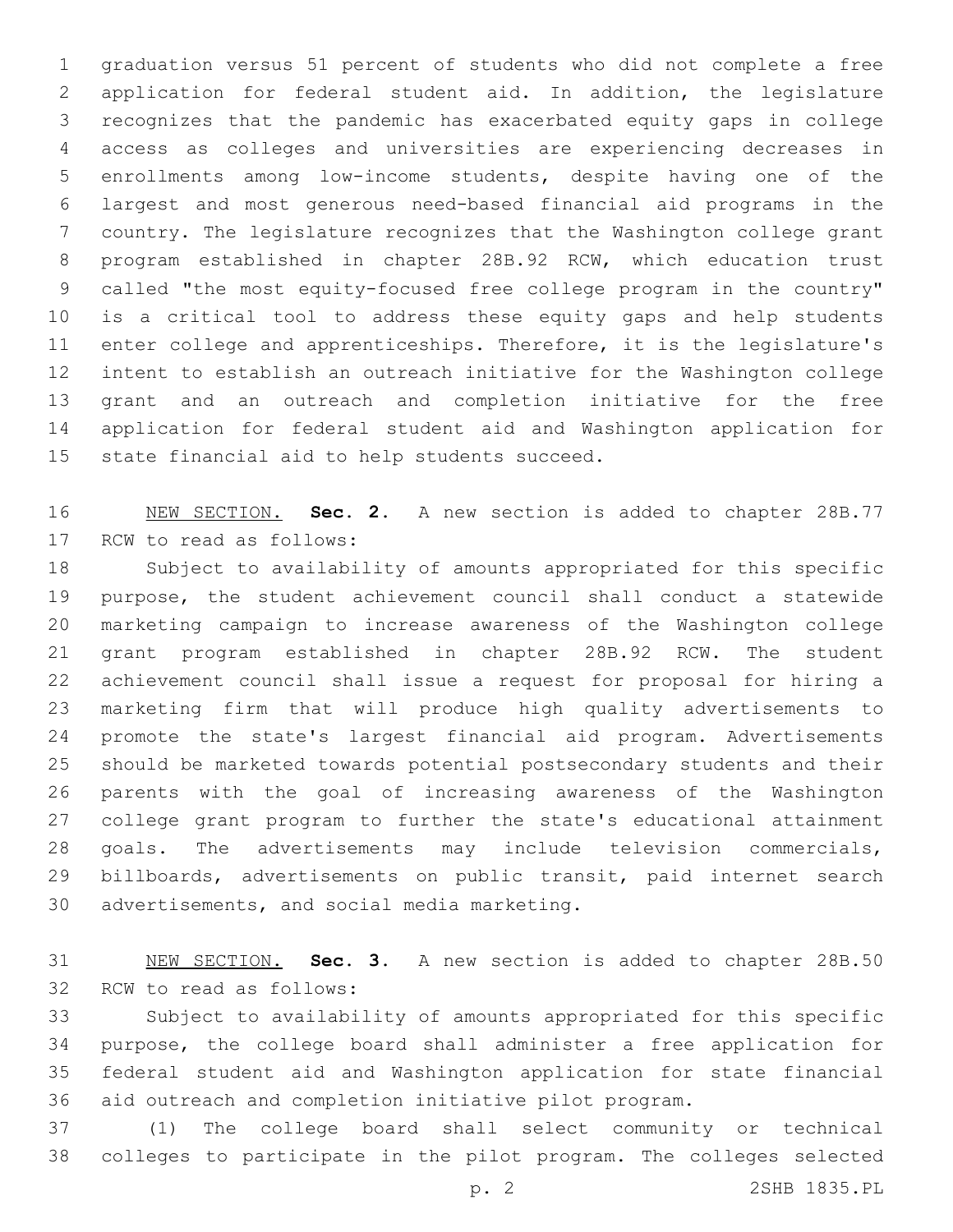to participate must each be located within educational service districts that are in the bottom two for free application for federal student aid completion rates when combining their respective school districts' free application for federal student aid completion rates over the past three completed academic years prior to the effective date of this section. Colleges selected to participate shall employ outreach specialists to work directly with the high schools located in the corresponding educational service district. It is the legislature's intent that the outreach specialists be employed at a ratio of one to 600 high school seniors within the corresponding educational service district. The outreach specialists shall make significant contact with high school students and their families for the purpose of increasing free application for federal student aid and Washington application for state financial aid completion rates. The outreach specialists shall use the free application for federal student aid and Washington application for state financial aid data maintained by the student achievement council to conduct targeted outreach and free application for federal student aid and Washington application for state financial aid completion assistance to high school seniors. The outreach specialists shall also provide information on how to access private scholarships. The outreach specialists shall conduct other outreach as appropriate, including virtual or in-person presentations with students and families, announcements on school intercoms and social media channels, outreach 25 to recent high school graduates as peer messengers, and events at 26 school college or career fairs.

 (2) The college board shall report annually to the appropriate committees of the legislature in accordance with RCW 43.01.036 beginning December 1, 2023, on the free application for federal student aid and Washington application for state financial aid outreach and completion initiative pilot program. The report must include details on how the colleges selected used the funding and how the initiatives worked to increase free application for federal student aid and Washington application for state financial aid completion rates. The report must also include before and after free application for federal student aid and Washington application for state financial aid completion data and specific details about the number of high school students assisted in completing the free application for federal student aid and Washington application for 40 state financial aid.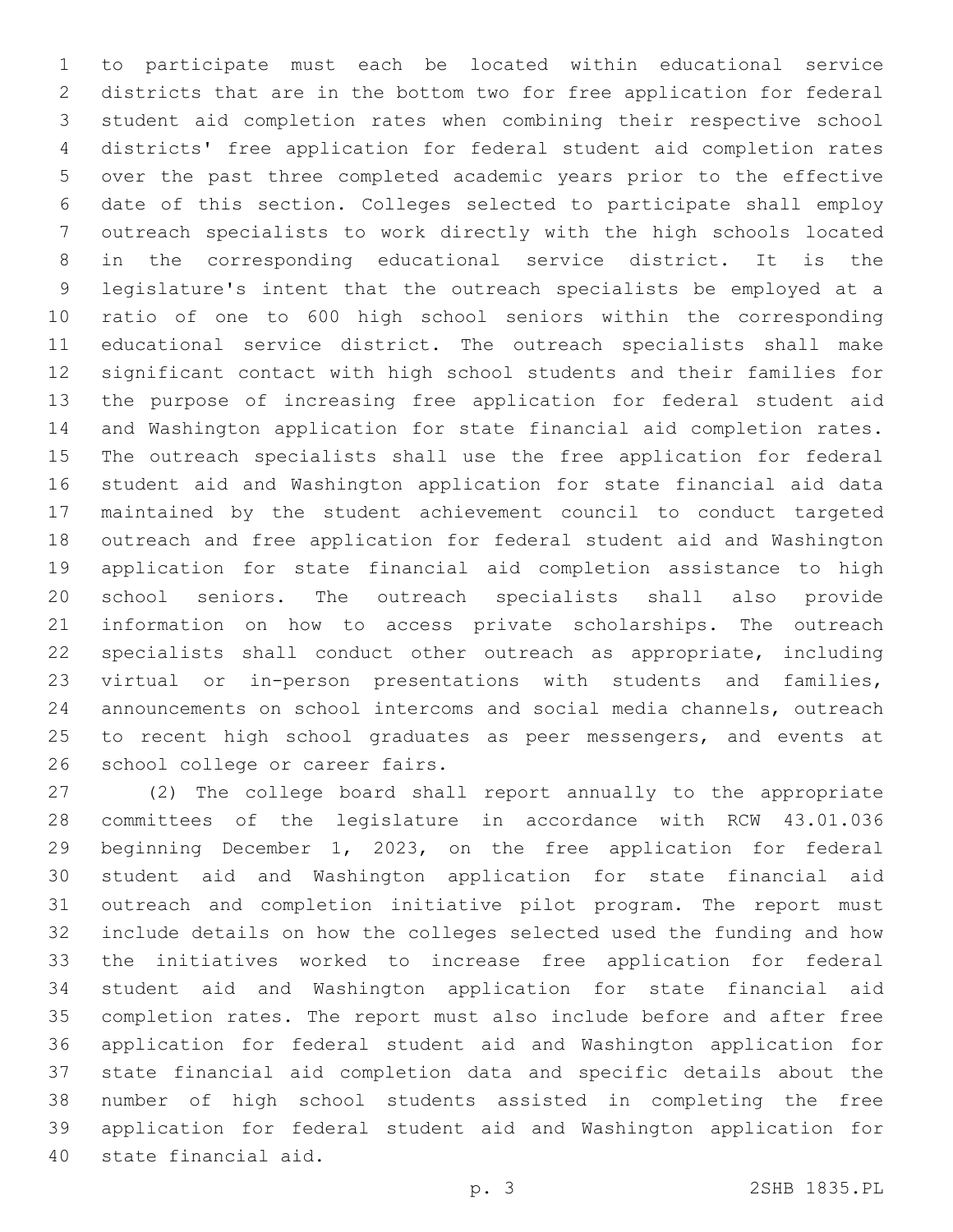NEW SECTION. **Sec. 4.** (1) Subject to availability of amounts appropriated for this specific purpose, the state library shall administer a grant pilot program with the purpose of increasing free application for federal student aid and Washington application for state financial aid completion rates.

 (2) The state library shall administer grants to local public libraries located within educational service districts that are in the bottom two for free application for federal student aid completion rates when combining their respective school districts' free application for federal student aid completion rates over the past three completed academic years prior to the effective date of this section. The state library shall, as a condition of the grant pilot program, require local public libraries to partner with community-based organizations including, where appropriate, organizations with proven track records of working with historically underrepresented populations, to increase free application for federal student aid and Washington application for state financial aid completion. The organization or organizations selected shall:

 (a) Be embedded in their respective community and have a strong foundation of trust among members of the community; and

 (b) Be committed to working directly with individual members of their community to assist with one-on-one free application for federal student aid and Washington application for state financial aid completion and to provide information on how to access private 25 scholarships.

 (3) The state library shall report annually to the appropriate committees of the legislature in accordance with RCW 43.01.036 beginning December 1, 2023, on the progress of the library outreach pilot project to boost free application for federal student aid and Washington application for state financial aid completion rates. The report must include the specific number of students that were 32 assisted through the grant pilot program.

 **Sec. 5.** RCW 28B.92.200 and 2019 c 406 s 19 are each amended to 34 read as follows:

 (1) The Washington college grant program is created to provide a statewide free college program for eligible participants and greater access to postsecondary education for Washington residents. The Washington college grant program is intended to increase the number of high school graduates and adults that can attain a postsecondary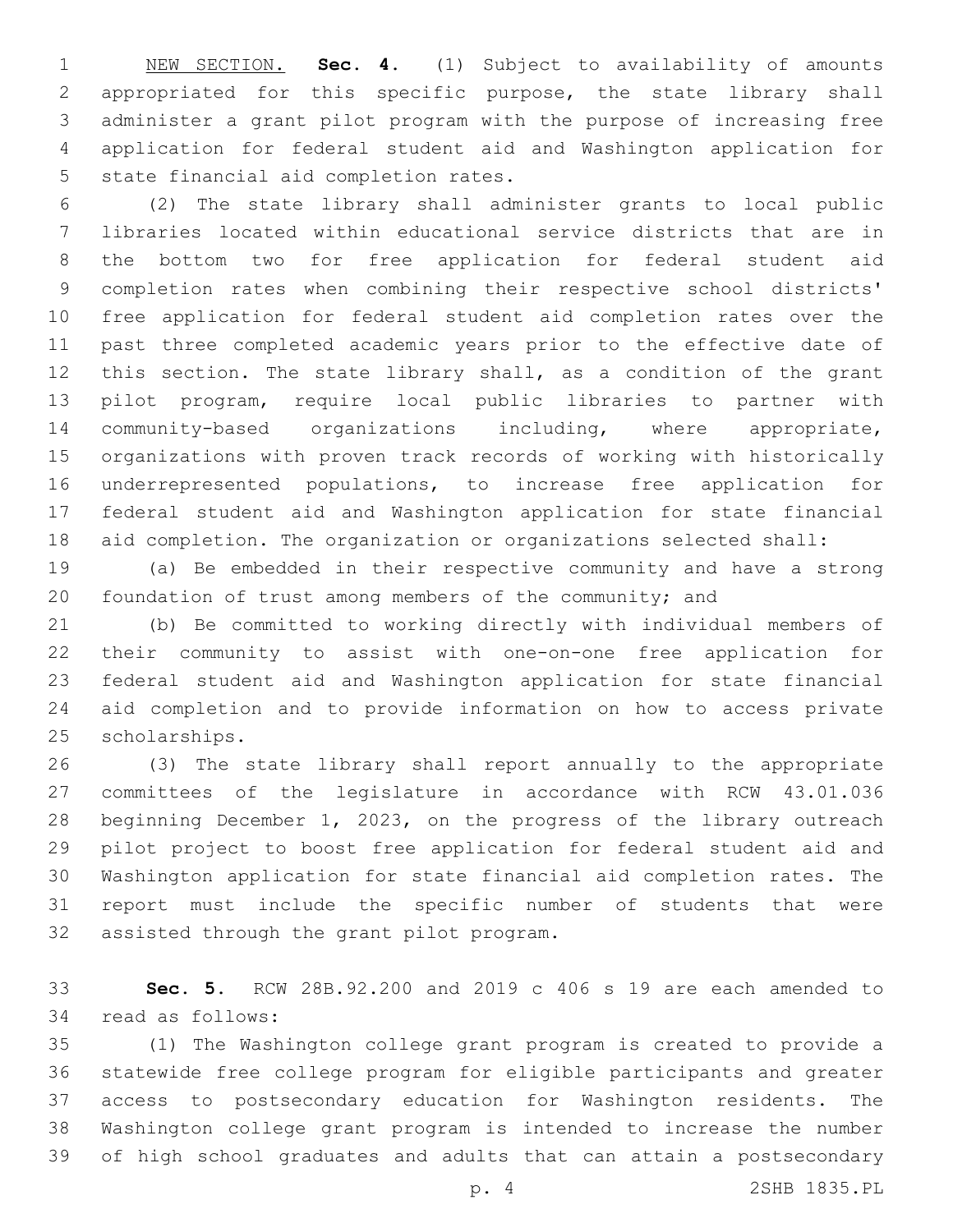credential and provide them with the qualifications needed to compete 2 for job opportunities in Washington.

 (2) The office shall implement and administer the Washington college grant program and is authorized to establish rules necessary 5 for implementation of the program.

 (3) The legislature shall appropriate funding for the Washington college grant program. Allocations must be made on the basis of estimated eligible participants enrolled in eligible institutions of higher education or apprenticeship programs. All eligible students are entitled to a Washington college grant beginning in academic year 11 2020-21.

 (4) The office shall award Washington college grants to all eligible students beginning in academic year 2020-21.

 (5) To be eligible for the Washington college grant, students 15 must meet the following requirements:

(a)(i) Demonstrate financial need under RCW 28B.92.205;

(ii) Receive one of the following types of public assistance:

 (A) Aged, blind, or disabled assistance benefits under chapter 74.62 RCW;

 (B) Essential needs and housing support program benefits under RCW 43.185C.220; or

 (C) Pregnant women assistance program financial grants under RCW 74.62.030; or

 (iii) Be a Washington high school student in the 10th, 11th, or 25 12th grade whose parent or legal guardian is receiving one of the types of public assistance listed in (a)(ii) of this subsection and have received a certificate confirming eligibility from the office in 28 accordance with section 6 of this act;

 (b)(i) Be enrolled or accepted for enrollment for at least three quarter credits or the equivalent semester credits at an institution of higher education in Washington as defined in RCW 28B.92.030; or

 (ii) Be enrolled in a registered apprenticeship program approved 33 under chapter 49.04 RCW;

 (c) Be a resident student as defined in RCW 28B.15.012(2) (a) 35 through  $(e)$ ;

 (d) File an annual application for financial aid as approved by 37 the office; and

 (e) Must not have earned a baccalaureate degree or higher from a 39 postsecondary institution.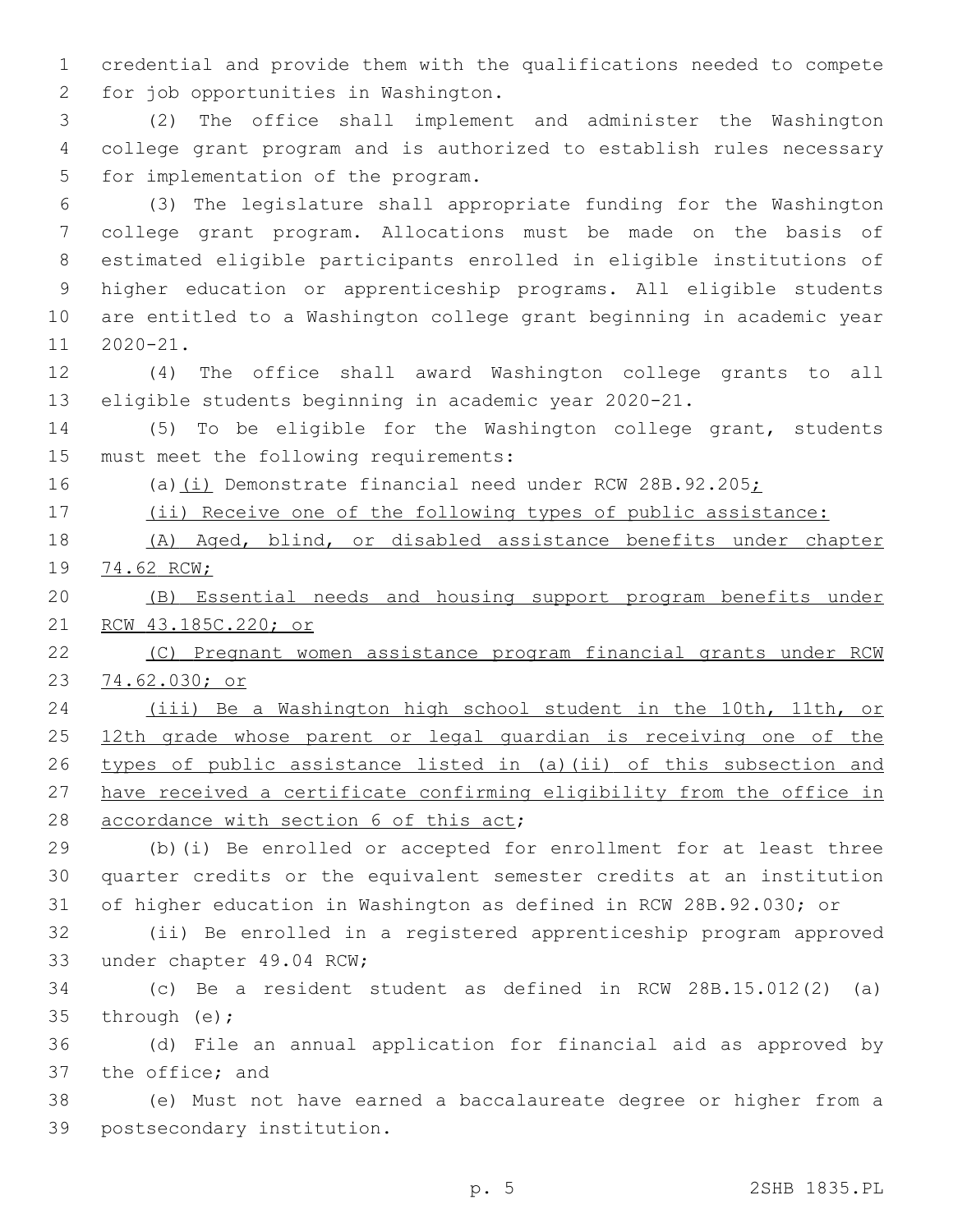(6) Washington college grant eligibility may not extend beyond five years or one hundred twenty-five percent of the published length of the program in which the student is enrolled or the credit or clock-hour equivalent.4

 (7) Institutional aid administrators shall determine whether a student eligible for the Washington college grant in a given academic year may remain eligible for the ensuing year if the student's family 8 income increases by no more than three percent.

 (8) Qualifications for receipt and renewal include maintaining satisfactory academic progress toward completion of an eligible program as determined by the office and established in rule.

 (9) Should a recipient terminate his or her enrollment for any reason during the academic year, the unused portion of the grant shall be returned to the state educational grant fund by the institution of higher education according to the institution of higher education's policy for issuing refunds, except as provided in 17 RCW 28B.92.070.

 (10) An eligible student enrolled on a part-time basis shall receive a prorated portion of the Washington college grant for any academic period in which he or she is enrolled on a part-time basis.

 (11) The Washington college grant is intended to be used to meet the costs of postsecondary education for students with financial need. The student shall be awarded all need-based financial aid for which the student qualifies as determined by the institution.

 (12) Students and participating institutions of higher education shall comply with all the rules adopted by the council for the 27 administration of this chapter.

 NEW SECTION. **Sec. 6.** A new section is added to chapter 28B.92 29 RCW to read as follows:

 (1) The office shall enter into a data-sharing agreement with the department of social and health services to facilitate the sharing of individual-level data. The department of social and health services shall send the office a list of all individuals receiving benefits under the public assistance programs listed under RCW 28B.92.200(5) on at least an annual basis. The office shall use the list to confirm students' eligibility for the Washington college grant program, without requiring the student to fill out a separate financial aid form. The office may also use the information to conduct outreach 39 promoting the Washington college grant.

p. 6 2SHB 1835.PL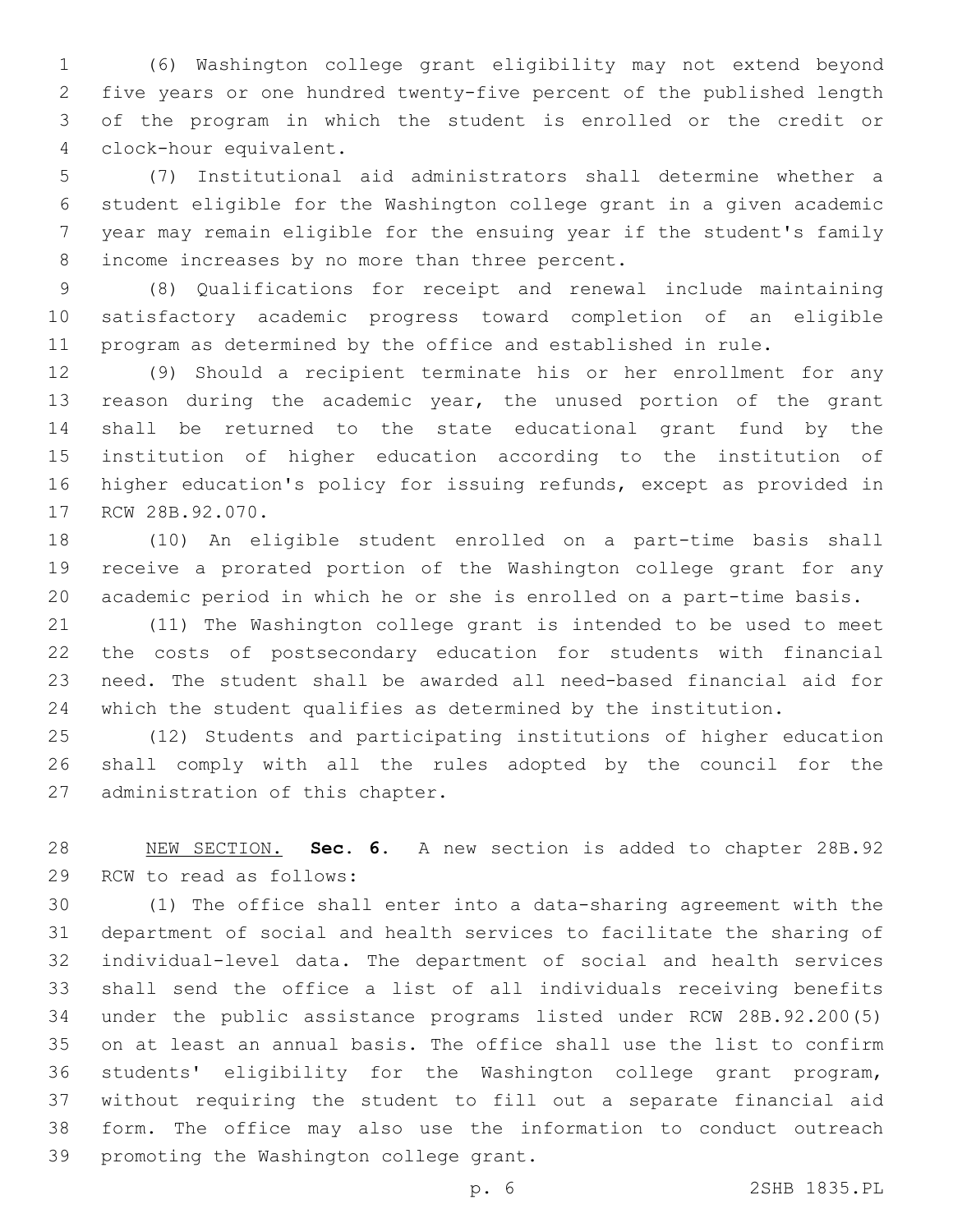(2) For high school students in 10th, 11th, and 12th grades whose families are receiving benefits under one of the public assistance programs listed under RCW 28B.92.200(5), the office shall issue a certificate to the student that validates the student's financial need eligibility for the Washington college grant program. The certificate is good for one year after high school graduation and may be used upon enrollment in an eligible institution of higher education, provided the student meets the other Washington college grant eligibility requirements. The office shall track and maintain records of students who were issued certificates under this section in order to confirm a student's financial need eligibility with an institution of higher education. A student does not need to produce the certificate to receive the Washington college grant.

 NEW SECTION. **Sec. 7.** A new section is added to chapter 28B.92 15 RCW to read as follows:

 The office shall collaborate with the department of social and health services to facilitate individual-level outreach to individuals receiving benefits under the public assistance programs listed under RCW 28B.92.200(5), temporary assistance for needy families under chapter 74.08 RCW, the state family assistance program provided for in rule, and the basic food program to inform these individuals of their eligibility for the Washington college grant 23 program.

 **Sec. 8.** RCW 74.04.060 and 2017 3rd sp.s. c 6 s 817 are each 25 amended to read as follows:

26 (1)(a) For the protection of applicants and recipients, the department, the authority, and the county offices and their 28 respective officers and employees are prohibited, except as hereinafter provided, from disclosing the contents of any records, files, papers and communications, except for purposes directly connected with the administration of the programs of this title. In any judicial proceeding, except such proceeding as is directly concerned with the administration of these programs, such records, files, papers and communications, and their contents, shall be deemed privileged communications and except for the right of any individual to inquire of the office whether a named individual is a recipient of welfare assistance and such person shall be entitled to an 38 affirmative or negative answer.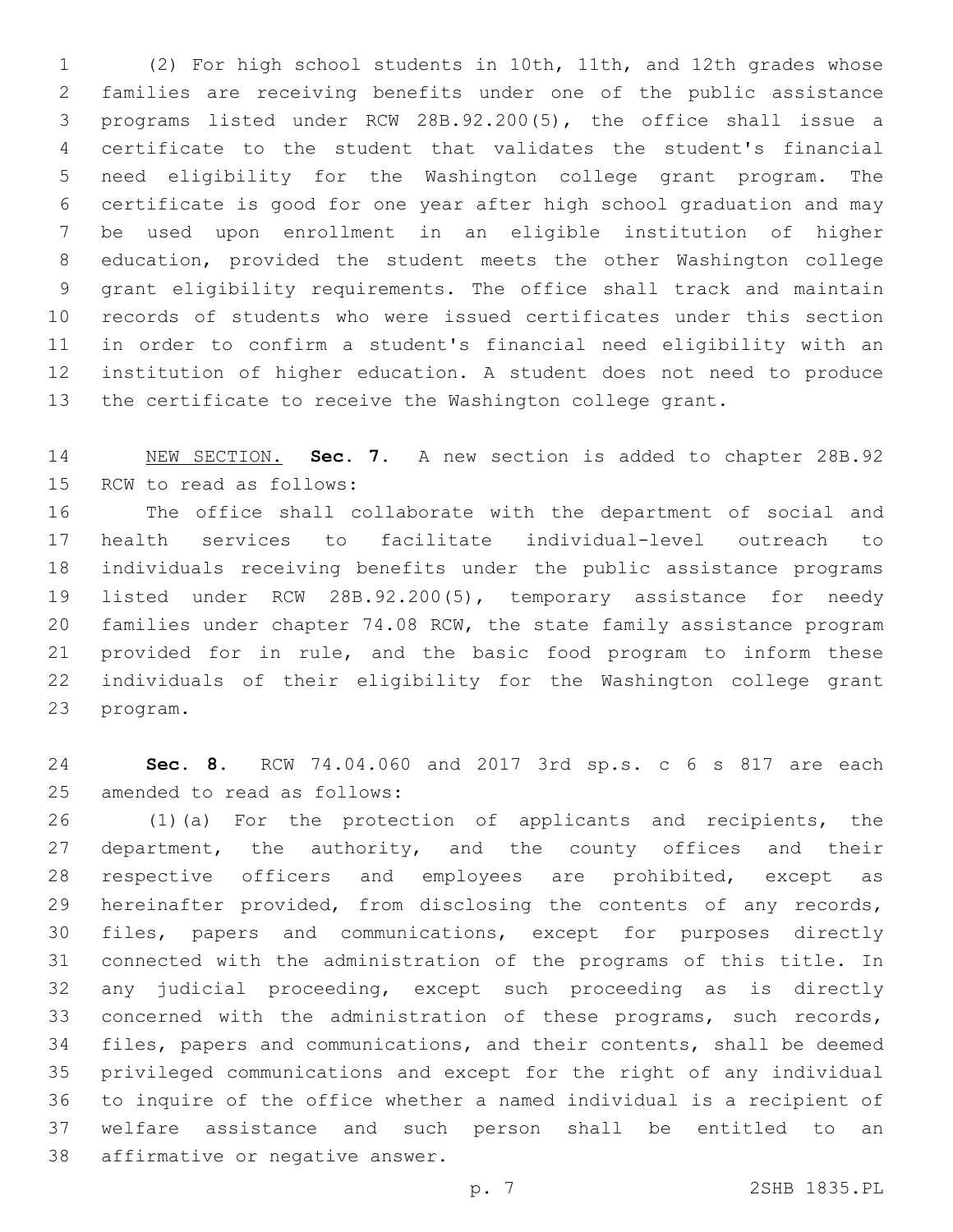(b) Unless prohibited by federal law, for the purpose of investigating and preventing child abuse and neglect and providing for the health care coordination and well-being of children in foster care, the department and the authority shall disclose to the department of children, youth, and families the following information: Developmental disabilities administration client records; home and community services client records; long-term care facility or certified community residential supports records; health care information; child support information; food assistance information; and public assistance information. Disclosure under this subsection (1)(b) is mandatory for the purposes of the federal health 12 insurance portability and accountability act.

 (c) Upon written request of a parent who has been awarded visitation rights in an action for divorce or separation or any parent with legal custody of the child, the department shall disclose to him or her the last known address and location of his or her natural or adopted children. The secretary shall adopt rules which establish procedures for disclosing the address of the children and providing, when appropriate, for prior notice to the custodian of the children. The notice shall state that a request for disclosure has been received and will be complied with by the department unless the department receives a copy of a court order which enjoins the disclosure of the information or restricts or limits the requesting party's right to contact or visit the other party or the child. Information supplied to a parent by the department shall be used only for purposes directly related to the enforcement of the visitation and custody provisions of the court order of separation or decree of divorce. No parent shall disclose such information to any other person except for the purpose of enforcing visitation provisions of 30 the said order or decree.

 (d) Unless prohibited by federal law, the department is permitted to release individual-level data of state-funded public assistance programs listed under RCW 28B.92.200 to the student achievement council under chapter 28B.77 RCW for the purposes of section 6 of this act.

 (e) The department shall review methods to improve the protection and confidentiality of information for recipients of welfare assistance who have disclosed to the department that they are past or 39 current victims of domestic violence or stalking.